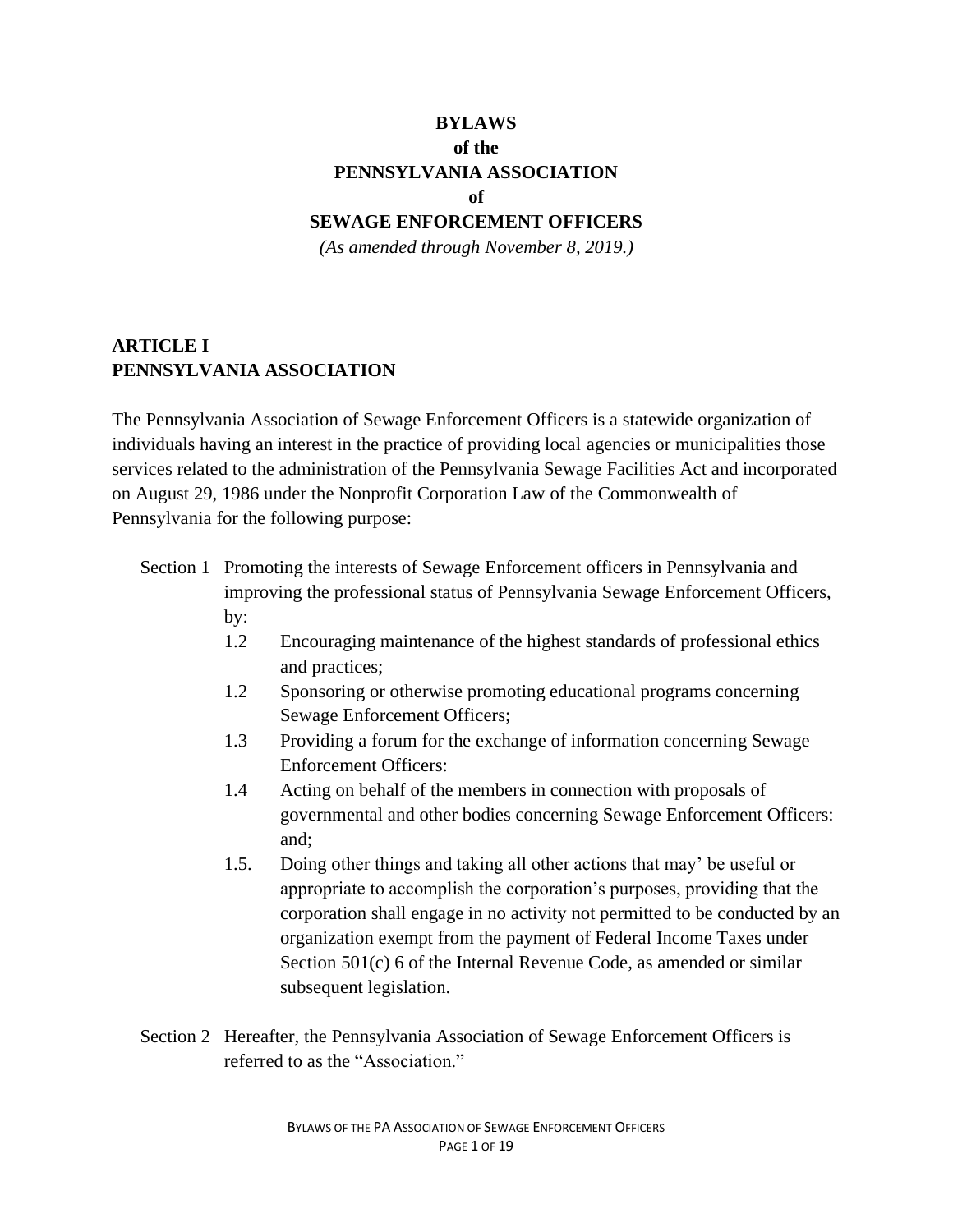# **ARTICLE II MEMBERSHIP**

# Section 1 Qualification of Membership

The membership of the Association shall consist of individuals meeting the requirements in 1.1- 1.5 below.

1.1 Member

A member of the Association shall be an individual certified by the State Board for the Certification for Sewage Enforcement Officers to perform sewage enforcement services in the Commonwealth of Pennsylvania. Any such individuals shall have high professional repute and ethical standards and shall abide by the Association code of ethics. Members shall have full voting rights as to any matter concerning the Association, shall have the right to hold any office within the Association (subject to compliance with the qualifications for that office), and shall receive notices of and shall be entitled to attend all meetings of the Association.

1.2 Associate Member

An Associate Member shall be an individual of good character who has a direct interest in the practice of sewage enforcement and who is not a certified sewage enforcement officer in the Commonwealth of Pennsylvania, i.e., students, health officers, sanitarians, etc. It is the intent of this membership to introduce into the Association those individuals who may become certified at a later date. Associate Members will have no voting rights as to any matter concerning the Association but shall receive notices of and shall be entitled to attend ail meetings of the Association.

1.3 Life Member

Life members shall be Members whose active participation in the sewage enforcement officer profession has been substantially reduced or wholly terminated by reason of illness, injury or normal retirement. Lifetime Members shall have full voting rights as to any matter concerning the Association and shall receive notices of and shall be entitled to attend all meetings of the Association. Except for the Life Membership bestowed on the yearly recipient of awards that include Life Membership, all other Life Memberships shall be approved by a majority vote of the State Board of Directors.

# 1.4 Honorary Life Member An individual who by reason of outstanding devotion and contribution to

BYLAWS OF THE PA ASSOCIATION OF SEWAGE ENFORCEMENT OFFICERS PAGE 2 OF 19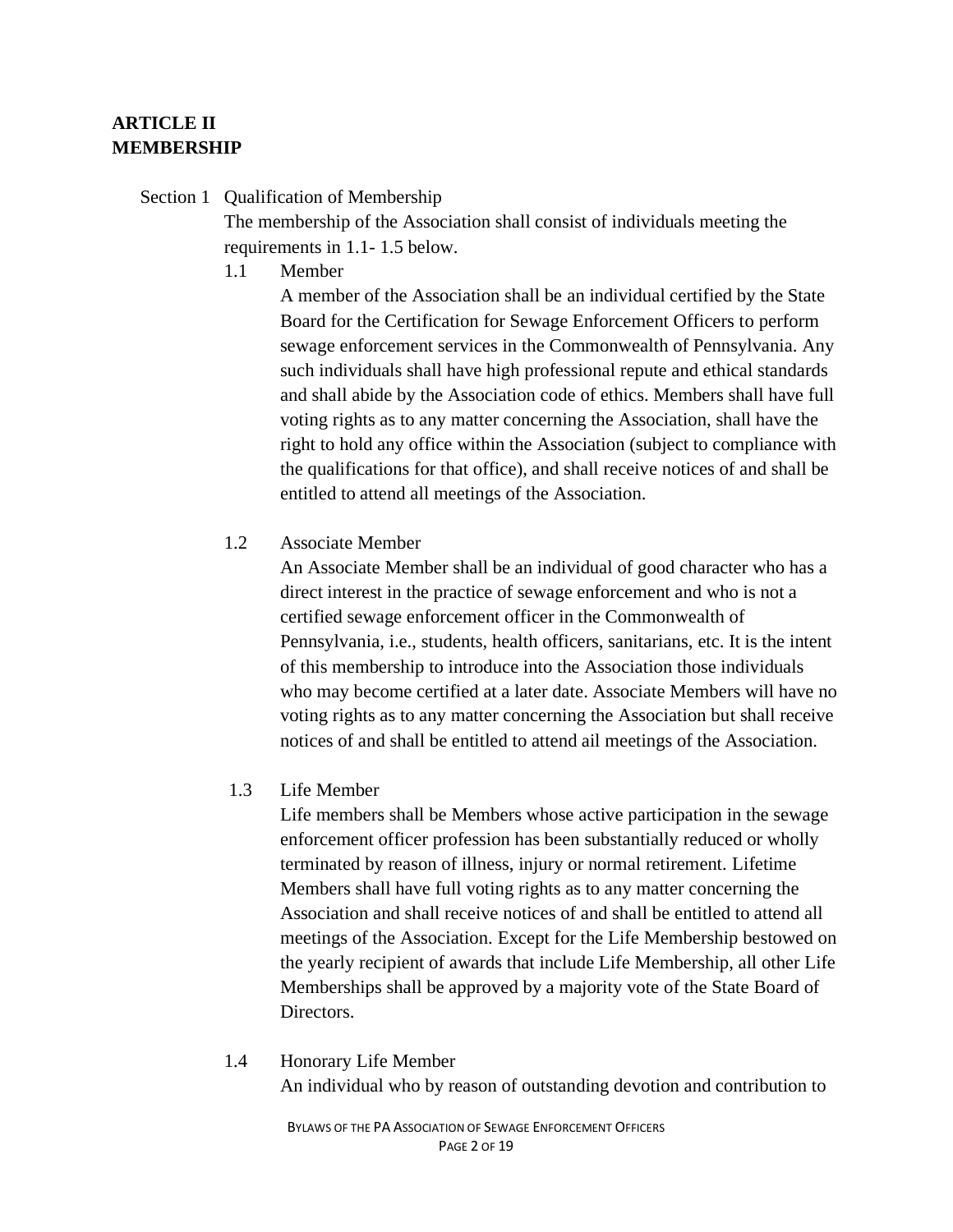the sewage enforcement officer profession is found deserving by the Board of Directors of the Association. The Honorary Life Member will have no voting rights as to any matter concerning the Association, but shall receive notices of and shall be entitled to attend all meetings of the Association.

# 1.5 Sustaining Member

A Sustaining Member shall be an individual or company having a financial or proprietary interest in the profession of sewage enforcement and who supports the activities of the Association. Sustaining Members will have no voting rights as to any matter concerning the Association, but shall receive notices of and shall be entitled to attend all meetings of the Association.

# Section 2 Application for Membership

- 2.1 An individual making application for membership in any of the several classes shall furnish such evidence as is required by the State Board of Directors to aid the Board in determining their qualifications for membership. Upon application, the individual will signify which Chapter affiliation is desired. All applications shall be accompanied by a signed code of ethics, the designated fees and sent to the Pennsylvania Association of Sewage Enforcement Officers' headquarters.
- 2.2 Procedure. The Member is immediately notified of acceptance, placed on the rolls and a copy of his application is forwarded to the appropriate Chapter. Upon request by the Board of Directors, the Association Administrator shall issue any such forms or information as may be required.

#### Section 3 Withdrawal, Reassignment, and Expulsion

3.1 Withdrawal by a Member

Any member may terminate his or her membership in the Association by giving thirty (30) days written notice to the Chapter or State Secretary. Any voluntary termination shall not relieve a member of his or her obligations to the Chapter and the Association existing at the date of termination. Any office or directorship held by a member shall be declared vacant upon termination.

3.2 Reassignment of Chapter Affiliations Any Member may change his or her affiliation in whole or in part upon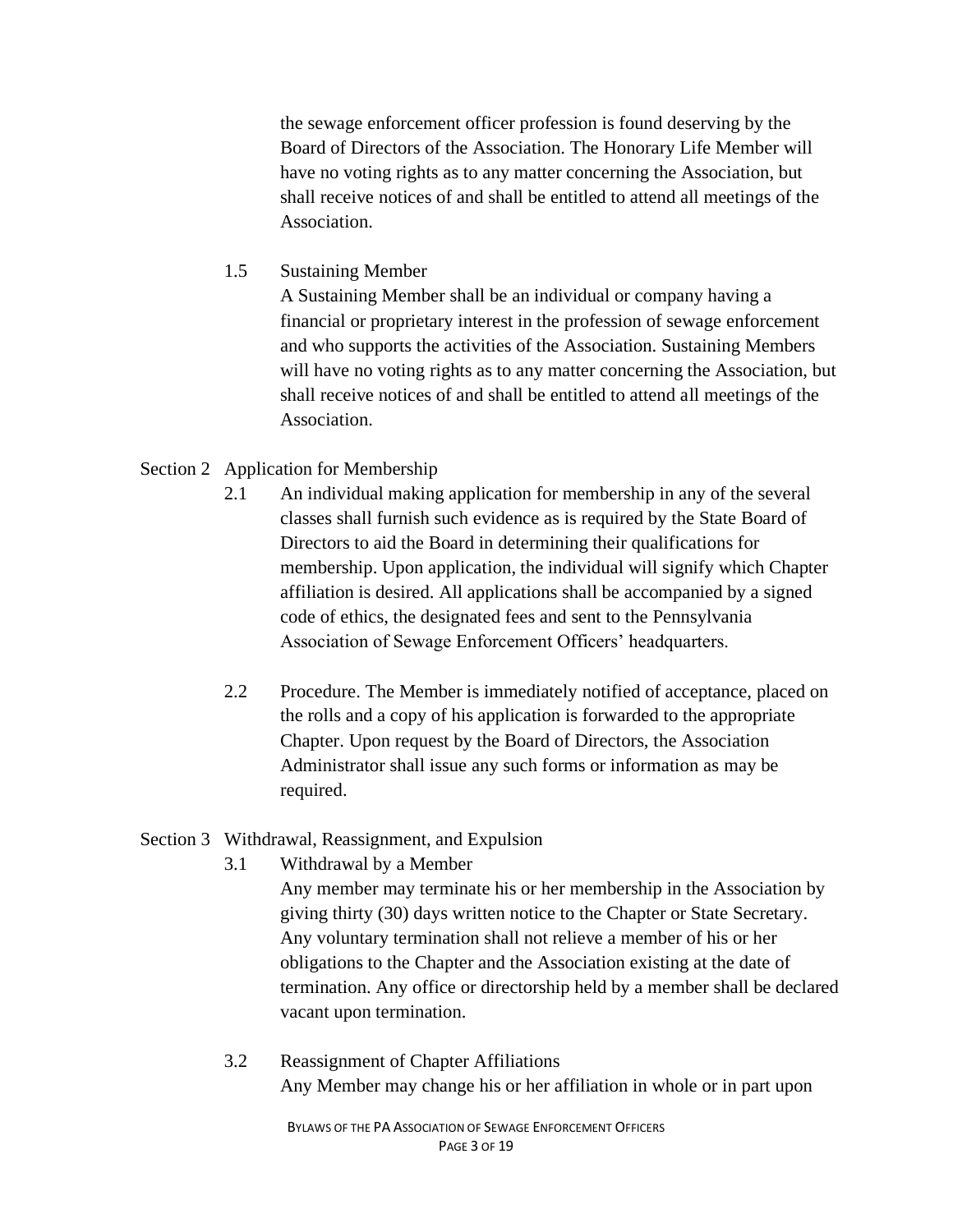thirty (30) days written notice to the State Secretary.

3.3 Expulsion

A member of any class may be expelled from membership in both the Chapter and Association on the grounds that his or her conduct or policies advocated are detrimental to the honor or interest of the Chapter or Association and its objectives and/or code of ethics, or because such Member has ceased to meet the qualifications for membership set forth in Paragraphs 1.1 through 1.5. Expulsion on these grounds shall be by unanimous vote of the State Board of Directors, with exception of the Director whose expulsion is under consideration, but only after the Member has had the opportunity to be heard by the State Board of Directors. The action of the State Board of Directors shall be final, and no appeal from such action shall be taken to any court of record or other hearing body, including the membership of the Chapter and Association. The member waives any claim against the Chapter or Association, its members, directors, officers, and employees for damages or otherwise arising out of any hearing or expulsion proceeding under this paragraph.

# **ARTICLE III CHAPTERS OF THE ASSOCIATION**

#### Section 1 Chapters

The State Board of Directors shall approve the organization of Chapters of the Association as may from time to time appear desirable. The Chapters shall organize and conduct local activities consistent with the objectives of the Association within the geographic limits specified in such approval.

#### Section 2 Bylaws

- 2.1 These Bylaws shall be binding upon the Chapters of the Association. A Chapter may develop their own Bylaws, provided said Chapter Bylaws are not in conflict with the Association Bylaws.
- 2.2 Approval of the proposed Chapter Bylaws shall require the affirmative vote of a majority of the Boards of Directors, both Chapter and State, then in office. The Boards of Directors shall approve only such Bylaws as, in their opinion, will uphold and advance the purposes for which the Association was formed. Uniform Chapter Bylaws shall be an ultimate goal.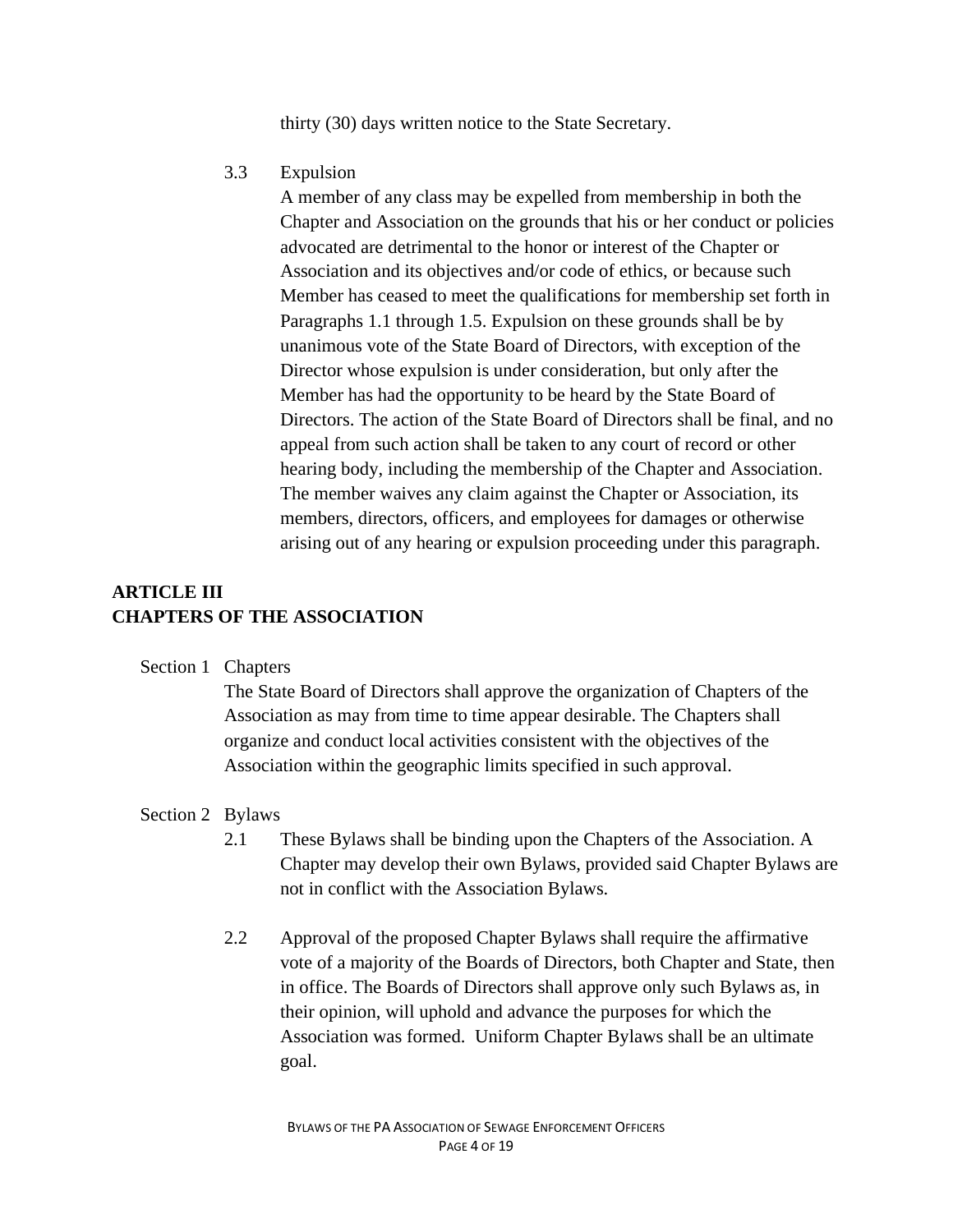# Section 3 Membership

The Member of the Association shall select the Chapter with which affiliation is desired.

# Section 4 Dues and Assessments

- 4.1 The Board of Directors of the Chapter shall, by November 1st of each year, determine budgetary requirements for the succeeding year and shall submit such budgetary requirements to the State Board of Directors for approval. The Board of Directors of the Chapters shall use sound financial principles in all their financial dealings and raise funds necessary to be financially self- supporting. The Board of Directors of the State Association shall have the primary responsibility of collecting all State Association dues and assessments from the Members by March 3 1st of each year. That portion of the dues and assessments allocated to the Chapters, as determined by the State Association Board of Directors, shall be sent to the Chapter Treasurers by April 30th of each year.
- 4.2 The State Board of Directors shall establish fiduciary controls which shall be implemented by each region.

# Section 5 Officers

The officers of each Chapter shall consist of a President, a Vice President, a Secretary and a Treasurer, and the Immediate Past President, all of whom shall be Members. No Member shall hold more than one such Office, with the exception of a combined office of Secretary Treasurer, to be established at the option of the Chapter Board of Directors.

# Section 6 Representatives to the State Board of Directors

Each Chapter shall elect two (2) representatives to the State Board of Directors of the Association. The term of each duly elected representative shall be two (2) years, except that the term of the office of one of the initial representatives of each Chapter shall be one (1) year. Each Chapter may elect an alternate representative to the State Board of Directors, but in no case shall more than two (2) votes be cast by the representatives and alternates from anyone Chapter on any issue before the Board. An alternate shall attend and represent the Chapter at the direction of the Director(s) from the same Chapter.

# Section 7 Chapter Board of Directors The number of Chapter Directors shall be sufficient to serve the needs of the Chapter and shall be determined by the Chapter.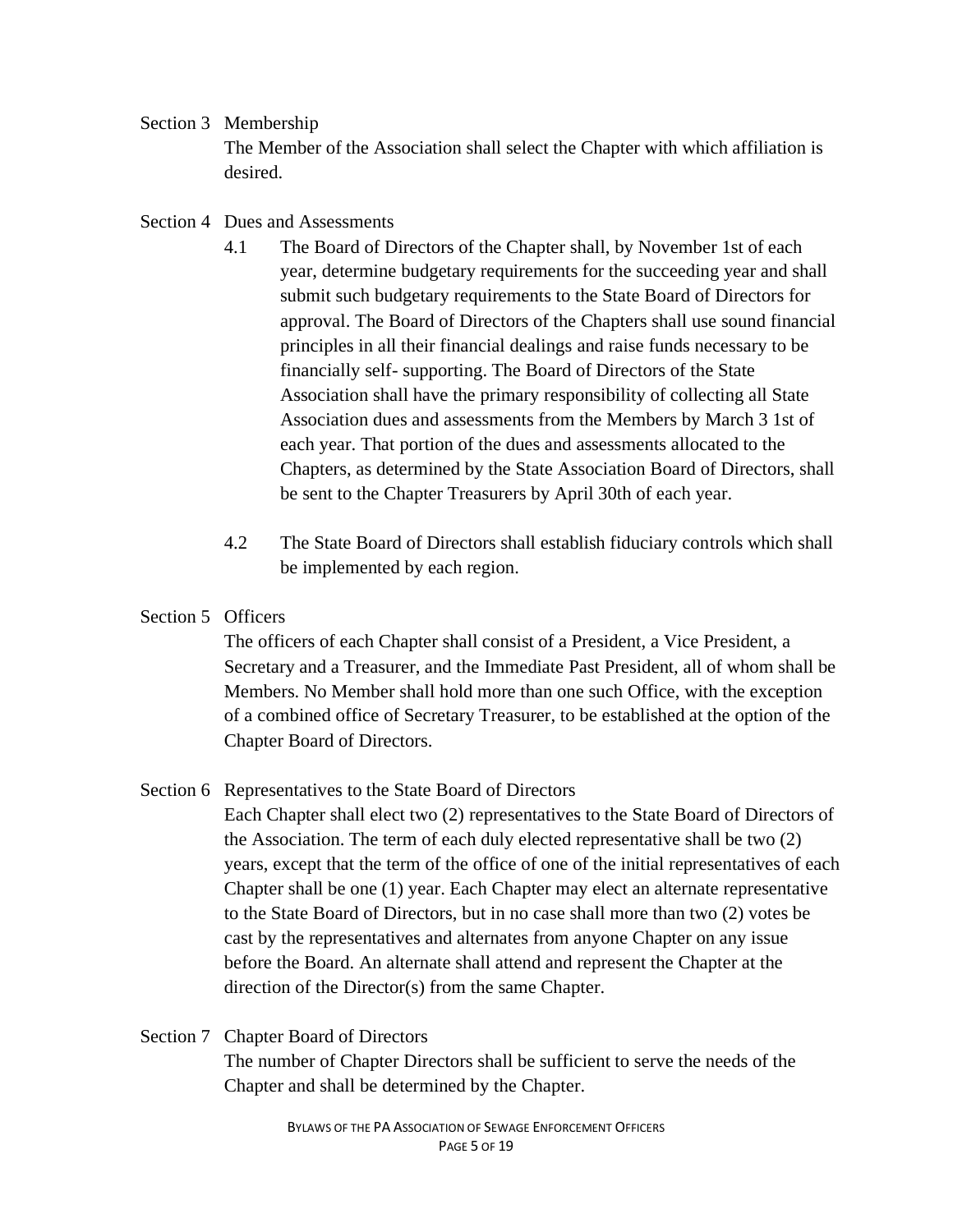#### Section 8 Geographic Limits

Geographic Limits of each area shall be defined by the State Board of Directors with recommendations from the Chapter. Such geographic limits may be changed from time to time and new Chapter areas added, as required, to serve the needs of the Association.

# **ARTICLE IV FISCAL YEAR. ENTRANCE FEES. DUES AND ASSESSMENTS.**

- Section 1 Fiscal Year The fiscal year of the Association shall be the calendar year.
- Section 2 Entrance Fee The entrance fee shall be determined by the State Board of Directors.

#### Section 3 Payment of Dues

3.1 Obligation to Pay Dues

Each Member shall pay all yearly dues or assessments to the State Office. The Board of Directors of the Association will determine the total amount of State and Chapter dues annually.

- 3.2 Notification and Time for Payment of Dues The State Treasurer will notify the membership of the State and Chapter Dues to be paid by not later than December 1st of each year. All dues are to be paid by January  $1<sup>st</sup>$ .
- 3.3 To be eligible for member rates and for voting privileges at the annual conference, dues must be current.

#### Section 4 Special Assessment

- 4.1 Definition of Special Assessment Special Assessments shall consist of an assessment upon the membership for use by the Association or Chapter.
- 4.2 Levy

State and Chapter Assessments shall be authorized only by a vote of the Members and shall be approved only by an affirmative vote of 2/3 of votes cast.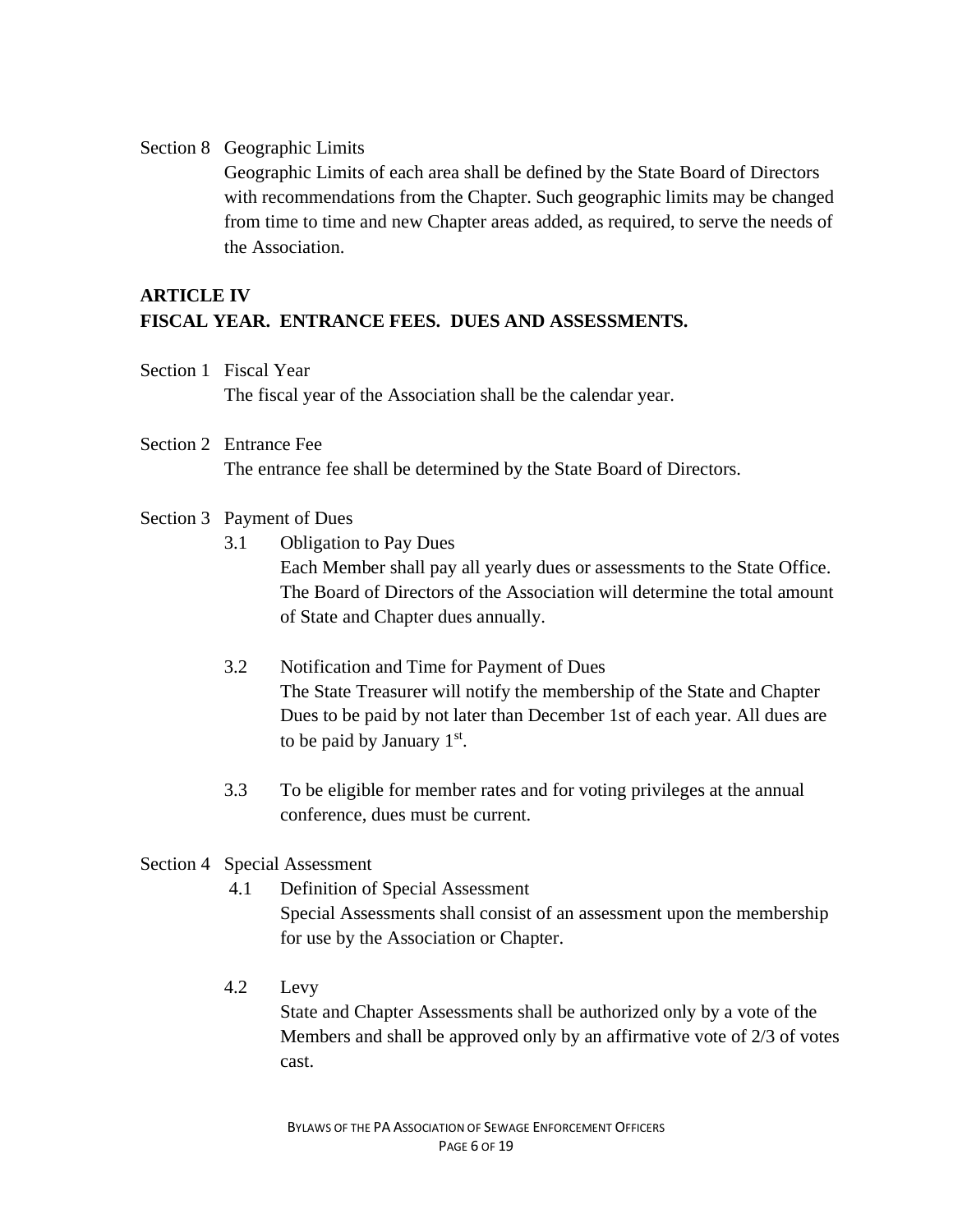4.3 Payment

Each Member shall pay State Assessments to the Association to which they are affiliated by the due date designated. At the discretion of the Board, the first year assessment may be waived for newly certified SEOs.

Section 5 Failure to Pay Dues or Special Assessments

The Membership of any Member that fails to pay State or Chapter dues or assessments within ninety (90) days following the due date shall, upon the expiration of such ninety (90) day period, be automatically suspended until all amounts owed plus a reinstatement fee often dollars (\$10) have been paid to the Chapter designated to collect such amounts. The reinstatement as a Member shall be subject to the approval of the State Board of Directors.

# **ARTICLE V MEETINGS OF THE ASSOCIATION**

- Section 1 Annual Meetings The annual meeting of the Membership of the Association for the election of officers shall be held on such day in February or March of each year and at such place within the Commonwealth as may be determined by the State Board of Directors.
- Section 2 Other Regular Meetings Other Regular Meetings of the Membership of the Association may' be held on such a date and at such a place within the Commonwealth as maybe determined by the State Board of Directors.

Section 3 Special Meetings Special meetings may be called by the President or by a majority of the Members of the State Board of Directors.

Section 4 Notice of Meetings

All Members, including Members, Associate, Sustaining, Life and Honorary Members, will be notified in writing, by mail, by the Secretary two (2) weeks prior to each Regular or Special Meeting. Such notice shall contain the place, day, and hour for the meeting and, insofar as possible, a statement of the business to be transacted.

Section 5 Parliamentary Procedure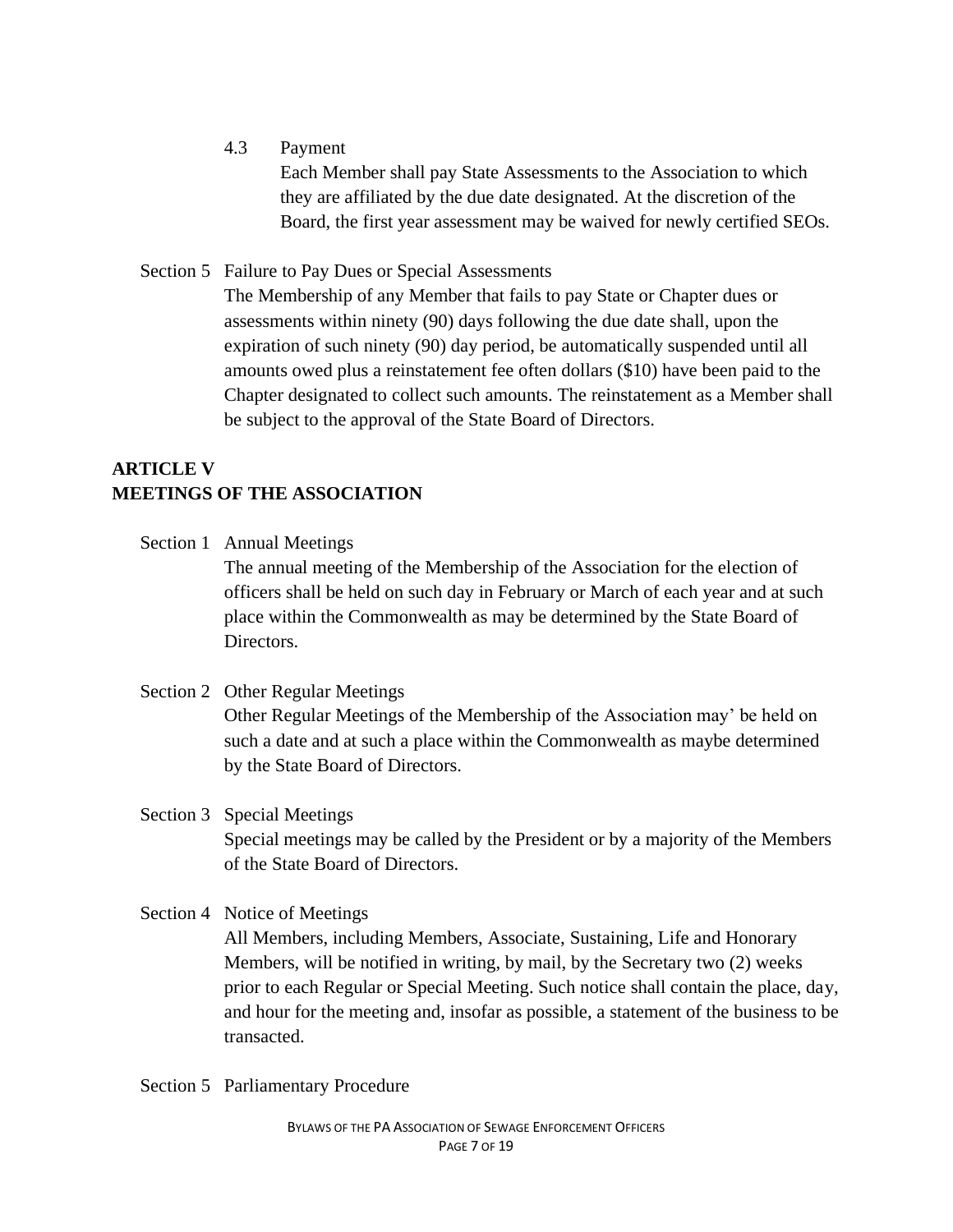All proceedings and meetings of the Association shall be conducted under and pursuant to Robert's Rules of Order, except as modified by these Bylaws.

#### Section 6 Voting at Meetings

Members and Life Members shall be entitled to one vote which shall be cast in person. Except as otherwise provided in these Bylaws or by applicable law, a majority of votes cast upon any matter shall constitute the action of the membership.

#### Section 7 Quorum

A quorum for conducting regular business at all Meetings of the Association shall consist of those Members and Life Members of the Association present.

# **ARTICLE VI STATE BOARD OF DIRECTORS OF THE ASSOCIATION**

Section 1 Responsibility and Authority The business of the Association shall be conducted by the State Board of Directors in the best interest of the Association.

#### Section 2 Board of Directors

2.1 Members

The State Board of Directors of the Association shall consist of the President, President- Elect, Vice President, Secretary, Treasurer, immediate Past President, and two (2) Representatives from each Chapter. Chapters may designate Alternate Representative(s) to attend any meeting which that Chapter's Representative(s) is/are unable to attend, but at no time will any Chapter have more than two (2) Representatives voting at a State Board Meeting. The appointment and use of these Alternate Representatives shall be at the discretion of the Chapter. Alternate Representatives shall meet the same eligibility requirements of the Chapter Representatives. The Association President, President Elect. Vice President and Secretary shall be the Chairman, Chairman-Elect, Vice-Chairman, and Secretary, respectively, of the Association State Board of Directors. No person shall simultaneously serve as a Chapter Representative and as an Officer of the Association.

### 2.2 Meetings

A meeting each year of the State Board of Directors shall immediately follow the Annual Meeting. All other meetings of the State Board of Directors shall be at the call of the Chairman, or, in his absence, the Vice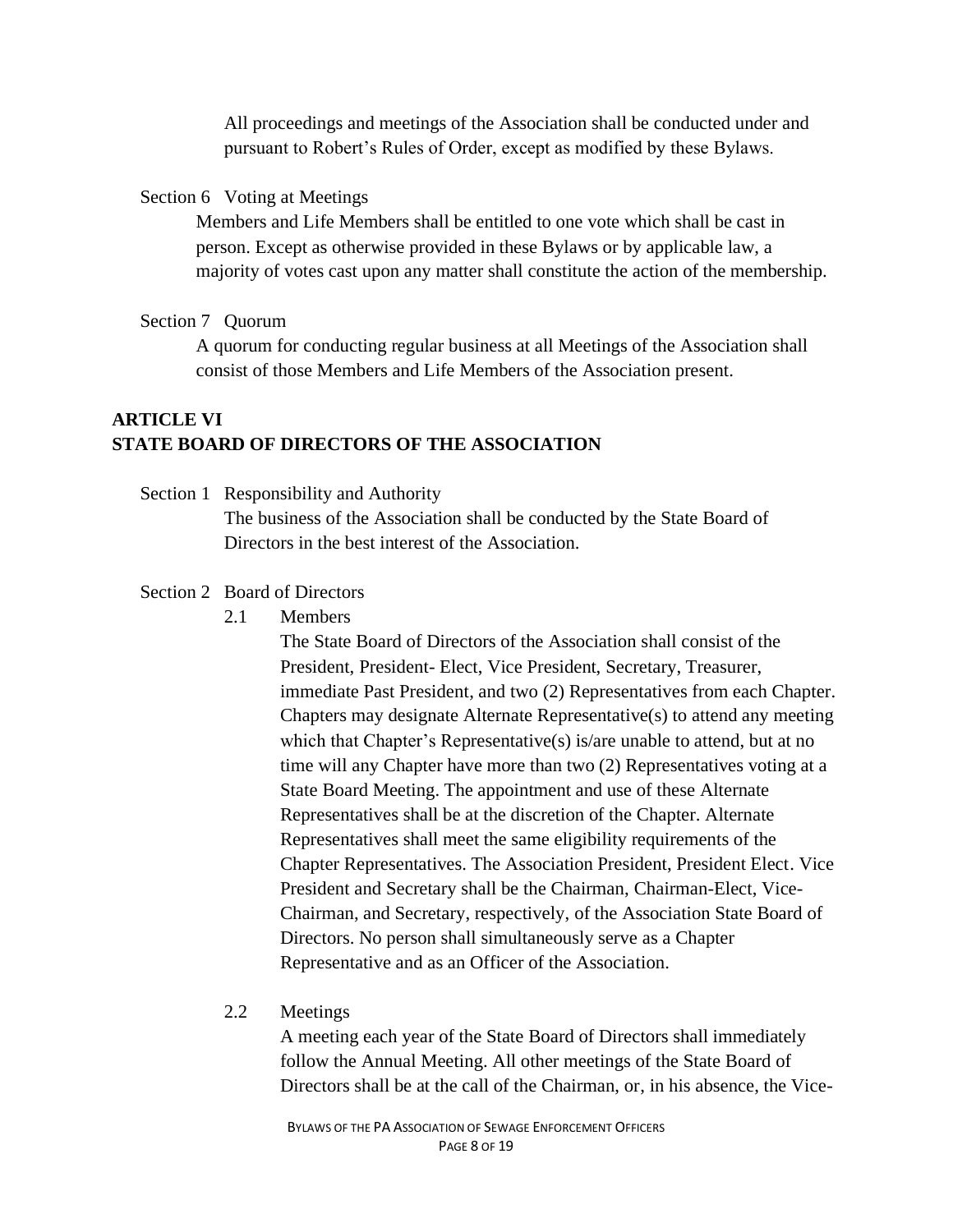Chairman, on five (5) days written notice. The Chairman shall call a meeting of the Board of Directors upon written request of one-third of the members of the Board of Directors of the Association. There shall not be less than two (2) meetings per year of the State Board of Directors. Meetings by teleconference are permissible provided that a quorum is present for the entire teleconference at which official action is taken.

2.3 Quorum

The presence of ten (10) members of the Board of Directors of the Association, including a minimum of two (2) Officers shall constitute a quorum for the transaction of all business, and except as otherwise provided in these Bylaws, the acts of the majority of the Directors present at the meeting, at which a quorum is present, shall be the acts of the State Board of Directors.

2.4 Parliamentary

Procedure All proceedings and meetings of the State Board of Directors shall be conducted under and pursuant to Robert's Rules of Order except as otherwise provided by the Bylaws.

# **ARTICLE VII OFFICERS AND EMPLOYEES OF THE ASSOCIATION**

#### Section 1 Officers

The officers of the Association shall consist of a President, a President-Elect, a Vice President, a Secretary, and a Treasurer, an Immediate Past President, and such other officers as the Board of Directors may from time to time determine. No person shall simultaneously hold office in the Association and in any Chapter thereof An Officer of a chapter may serve as a member of the Association Board of Directors but not simultaneously as an Officer of the Association.

#### 1.1 Eligibility

No person who has had their certification suspended or revoked by the Sewage Enforcement Officer Certification Board and has exhausted all appeals to the suspension or revocation, shall be eligible for election as an officer of the Association or any of its Chapters, or to serve as an officer of the Association or any of its Chapters, until their certification has been reinstated or renewed.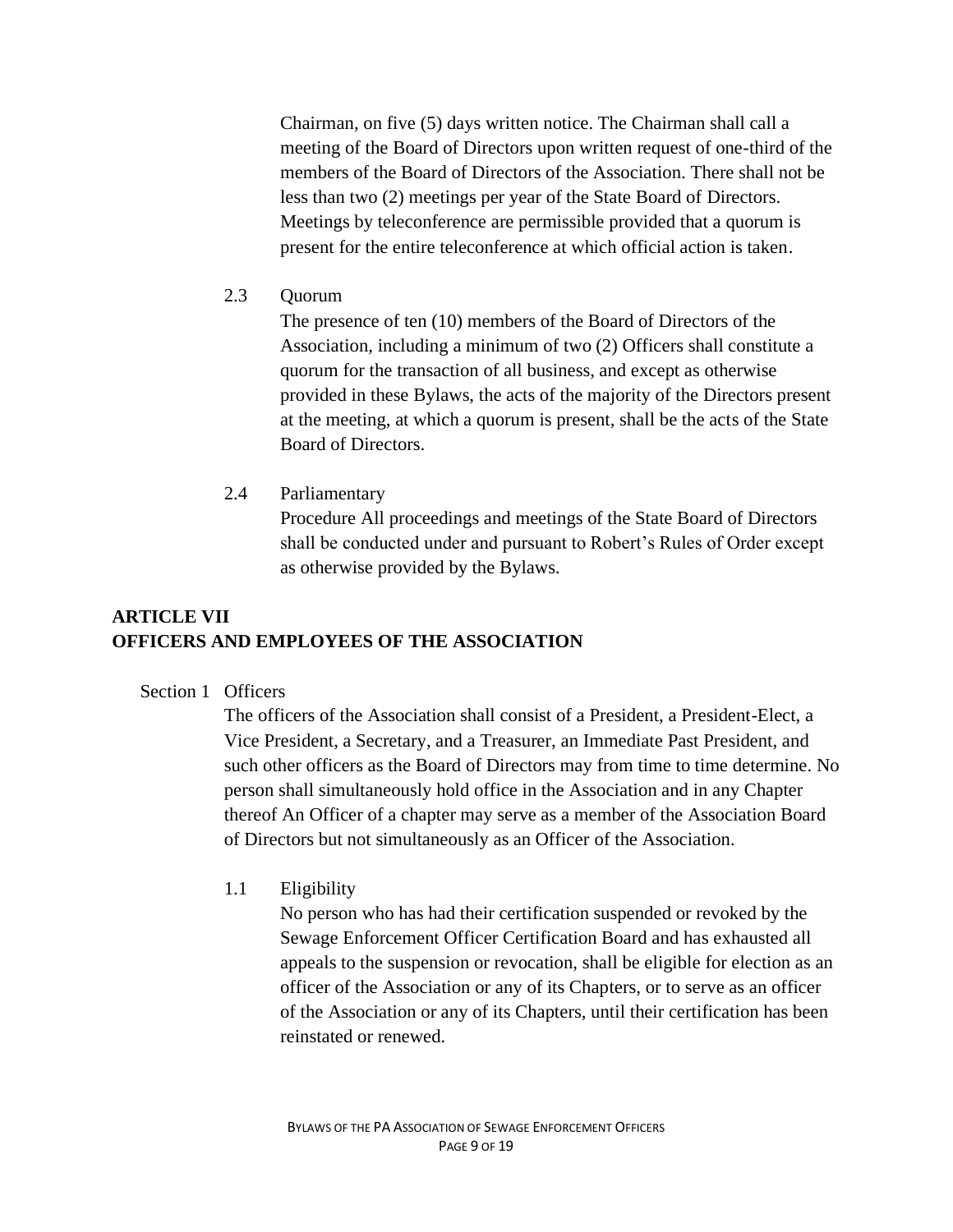#### Section 2 Powers, Duties, and Responsibilities of Officers of the Association

2.1 President

The President shall be the chief executive officer of the Association and he/she shall have the responsibility of general management of its affairs. He/she shall preside over all meetings of the Association and of the State Board of Directors. He/she shall appoint all committees and be an exofficio Member of all committees except the Nominating Committee, but he/she shall not be counted in determining the presence of quorum for the transaction of business by any committee.

#### 2.2 President-Elect

The President-Elect shall act directly under the President as a president-intraining and shall assume the duties of President in the President's absence. The President-Elect shall immediately succeed to the office of President following his/her term.

2.3 Vice President

The Vice President shall be the Chairman of the Conference and Education Committee.

### 2.4 Secretary

The Secretary shall be responsible for all records of the Association, minutes of all official meetings of the Association and the State Board of Directors; have charge of the corporate seal; be responsible for maintaining the membership roster, for all publications and mailing of Association meeting notices, and for the preparation, under the President's direction, of the agenda for all meetings of the Association and the State Board of Directors. The duties of the Secretary may be performed by an employee of the Association, as approved by the State Board of Directors, within budgetary limits. The Secretary shall be the Chairman of the Membership Committee. In the absence of the Secretary, the presiding officer shall appoint an acting secretary to record the minutes of the meeting.

#### 2.5 Treasurer

The Treasurer, or the Treasurer's designee as approved by the State Board of Directors, shall receive and deposit all incoming funds to the Association. The Treasurer shall disburse all funds of the Association. He/she, or the Treasurer's designee, shall report cases of failure to pay Dues or Special Assessments to the President. The Treasurer or the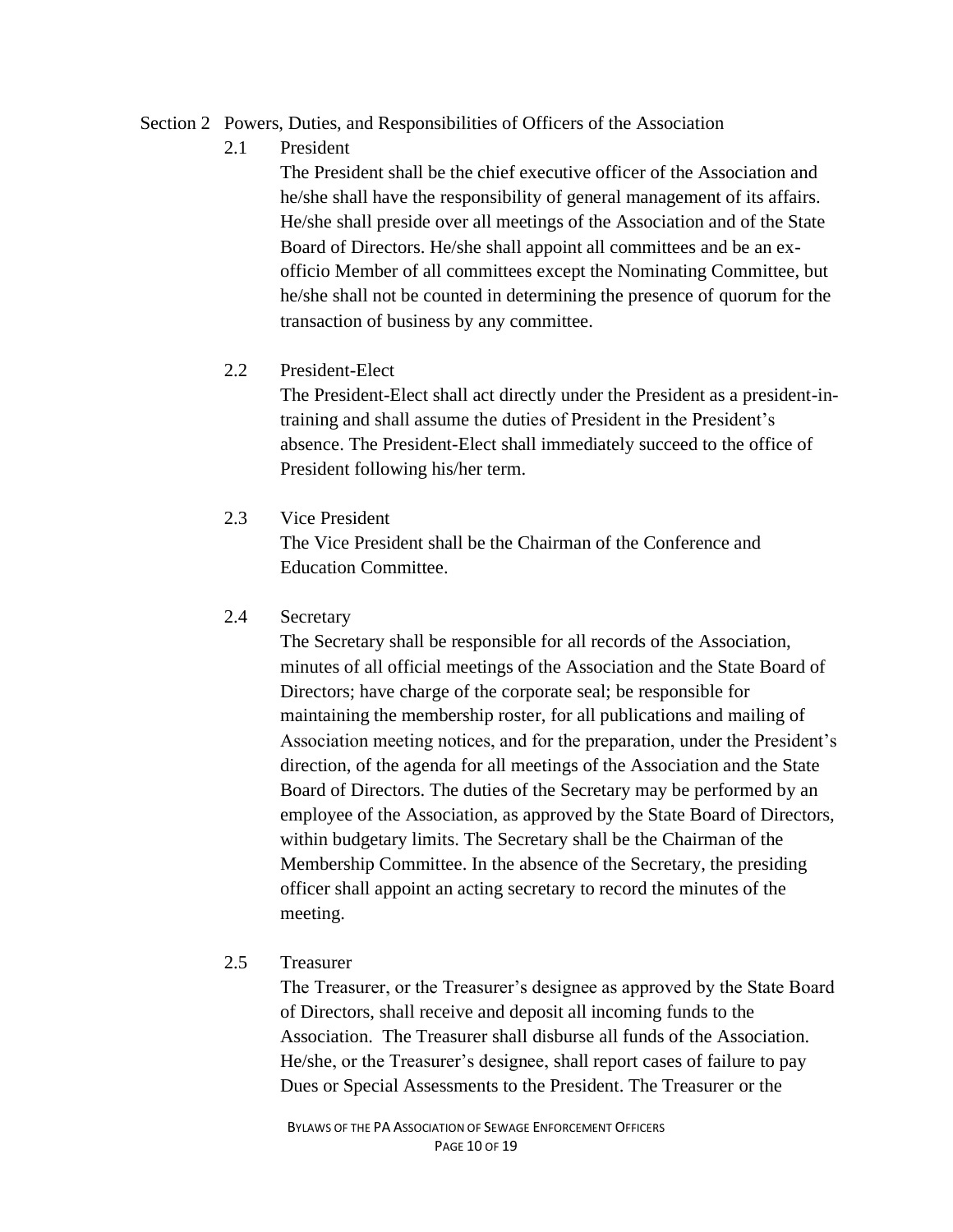Treasurer's designee shall submit an annual report to the Membership at the Annual Meeting and a financial report at such times as requested by the President, State Board of Directors, or the Membership. The Treasurer shall furnish bond in an amount as may be determined by the State Board of Directors from time to time. Premium for such bond or bonds shall be paid by the Association. The Treasurer shall be the Chairman of the Budget and Finance Committee. All expenditures not specifically itemized in the approved annual budget, must be authorized by the Executive Committee which consists of the current Officers of the Association.

#### 2.6 Past President

The immediate Past President shall serve in an advisory capacity to the Board of Directors of the Association and will have full voting privileges. At the direction of the President, he/she may preside over any and all functions of the Association.

#### 2.7 Executive Committee

The officers listed above shall constitute the Executive Committee of the State Board of Directors and will meet at the call of the President.

#### Section 3 Election and Term of Officers of the Association

3.1 Election

The Officers shall be elected at the Annual Meeting of the Membership of the Association to serve for a term of two (2) years or until their successors have been elected and qualified. An Officer of the Association may succeed himself/herself. If there are more than two (2) candidates for any Association office, the candidate receiving the greatest number of votes shall be elected.

### 3.2 Nominations

The Association Nominating Committee will present its nominations for offices of the Association for the ensuing year to the Secretary' no later than November 1st. In the event that the Nominating Committee does not have a complete slate of nominees for the upcoming election by the due date, the Board of Directors shall accept incomplete slate, as presented, and assume the duties of the Nominating Committee or the purpose of completing the slate. The Nominating Committee's report will be sent to the voting Members - of the Association with the notice of the Association's Annual Meeting of the Membership no later than December 15th. Additional nomination for offices may be made to the Secretary' no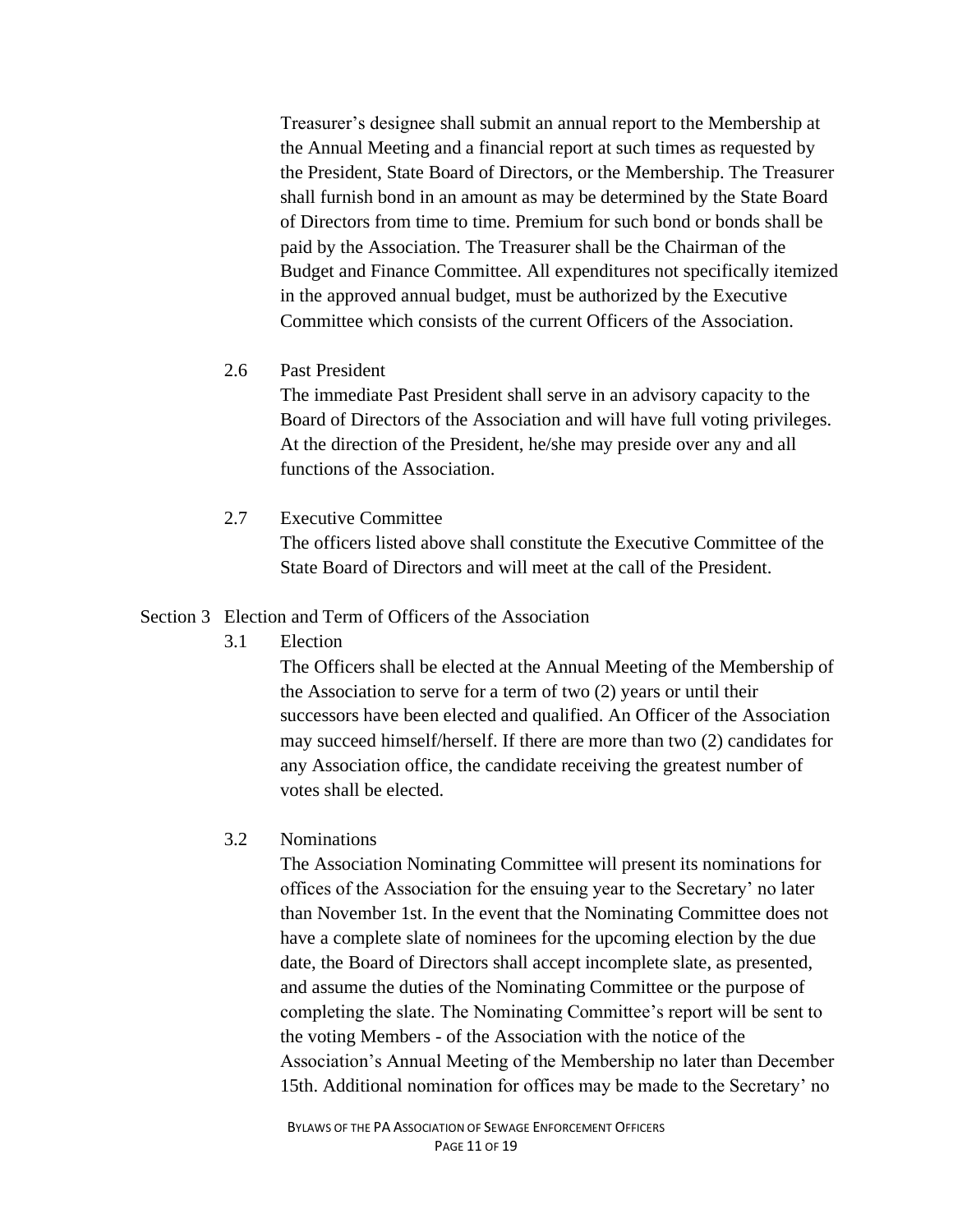later than twenty (20) days before the Annual Meeting, but no person so nominated will be put on the ballot for the election of officers unless his candidacy has been sponsored by at least ten (10) Members eligible to vote. If there is no contested election a ballot will not be sent out, the Secretary will cast one ballot at the annual Meeting to elect the slate of officers.

3.3 Vacancies

In the event of a vacancy in the office of the President-Elect, Vice President, the Secretary or the Treasurer, the office shall be filled, for the remainder of the term, by appointment by the President subject to the approval of the State Board of Directors. A vacancy in the office of President shall be filled by the President-Elect who shall then complete his/her full term following the term created by the vacancy.

Section 4 Purchased Services and Employees

The Association may, within budgetary limits, purchase professional, technical, and non-technical services or hire employees as approved by the State Board of Directors.

#### Section 5 Compensation

Directors, Officers, and Committee Members shall serve without compensation, except that certain expenses may be reimbursed, within budgetary limits, as approved by the State Board of Directors.

# **ARTICLE VIII COMMITTEES**

#### Section 1 Standing Committees

The following committees shall be considered the Standing Committees: Budget and Finance Bylaws Legislative and Resolutions Conference and Education Membership Nominating. Tellers and Recruiting Ethics and Practice

1.1 Members

The Chairman of each Standing Committee shall be appointed by the President not later than March 31st, immediately following the election of state officers except where specifically designated in 1.2 below. The other Members of the Committees may be either appointed by the President or selected by the Chairman with the President's approval. Each committee shall consist of at least two (2) Members in addition to the Chairman.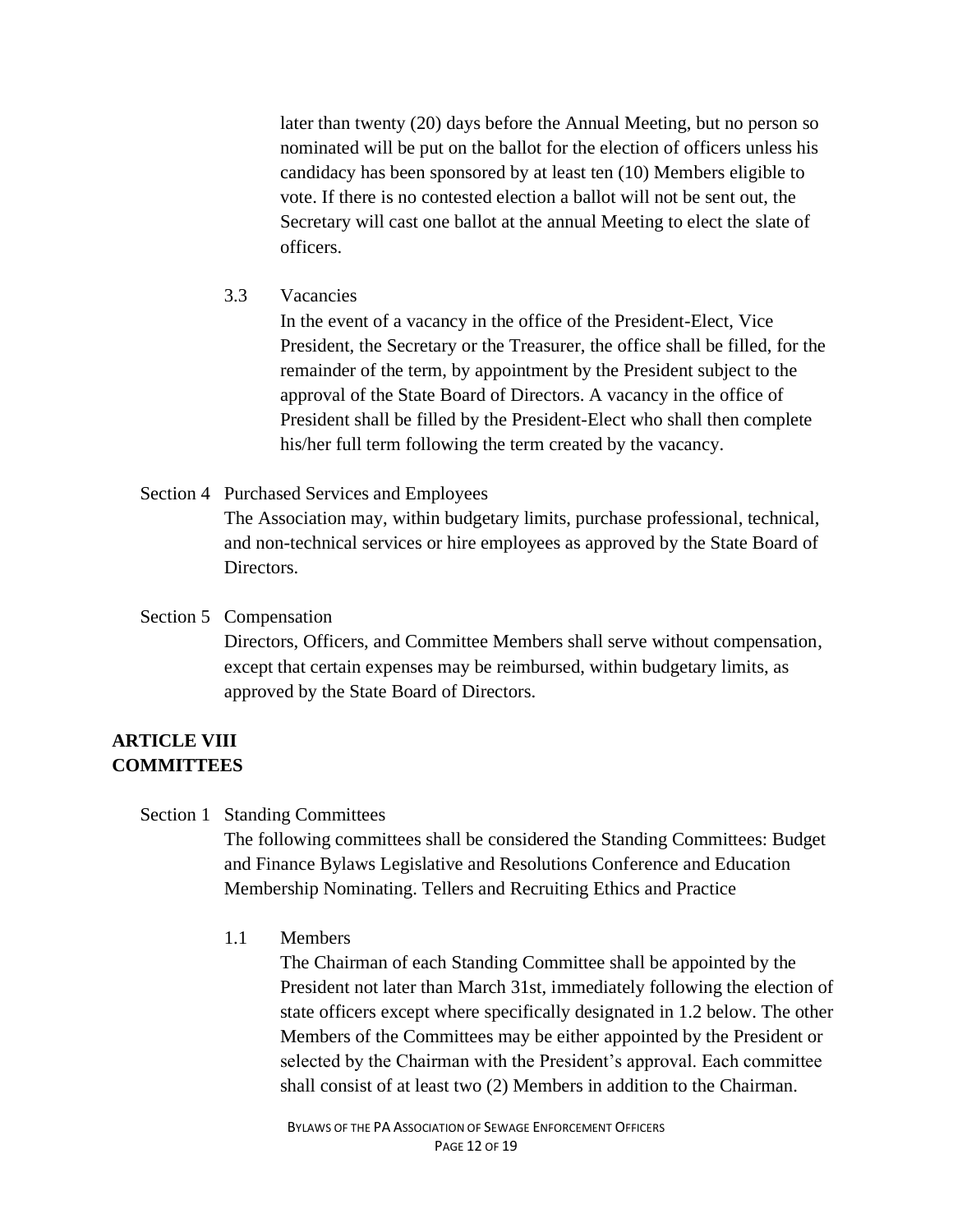Participation by each Regional Chapter is encouraged and desired, but is not mandatory for committee formation or function.

### 1.2 Duties

The specific duties of each committee shall be recommended by the President, approved by the State Board of Directors, and given to each Chairman when appointed. The general duties of the Standing Committees are as follows:

# (a) Budget and Finance Committee

The Treasurer shall be the Chairman of this committee which shall prepare annual estimates of income and expenditures and prepare a detailed annual budget for approval by the State Board of Directors and the Membership entitled to vote.

# (b) Bylaws Committee

This committee shall make a continuing study of the need for revision of the Articles of Incorporation and Bylaws, and, on its own initiative or upon a majority vote at any meeting of the Association, prepare amendments in proper form for consideration by the State Board of Directors and the Membership entitled to vote.

# (c) Legislative and Resolutions Committee

- (i) This committee shall obtain information, study pending legislative proposals and alert the President of the effects the legislative proposals will have on the practice of sewage enforcement. This committee shall also make recommendations for Association action with respect to pending legislation for action in initiating needed legislation and legislation amendments and draft proposed Association policy statements pertaining to legislative action for submission to the State Board of Directors.
- (ii) This committee reviews resolutions proposed by the Executive Board or Members and votes to support, oppose or take no position on resolutions. The Committee then presents said resolutions at the Annual Meeting for membership vote.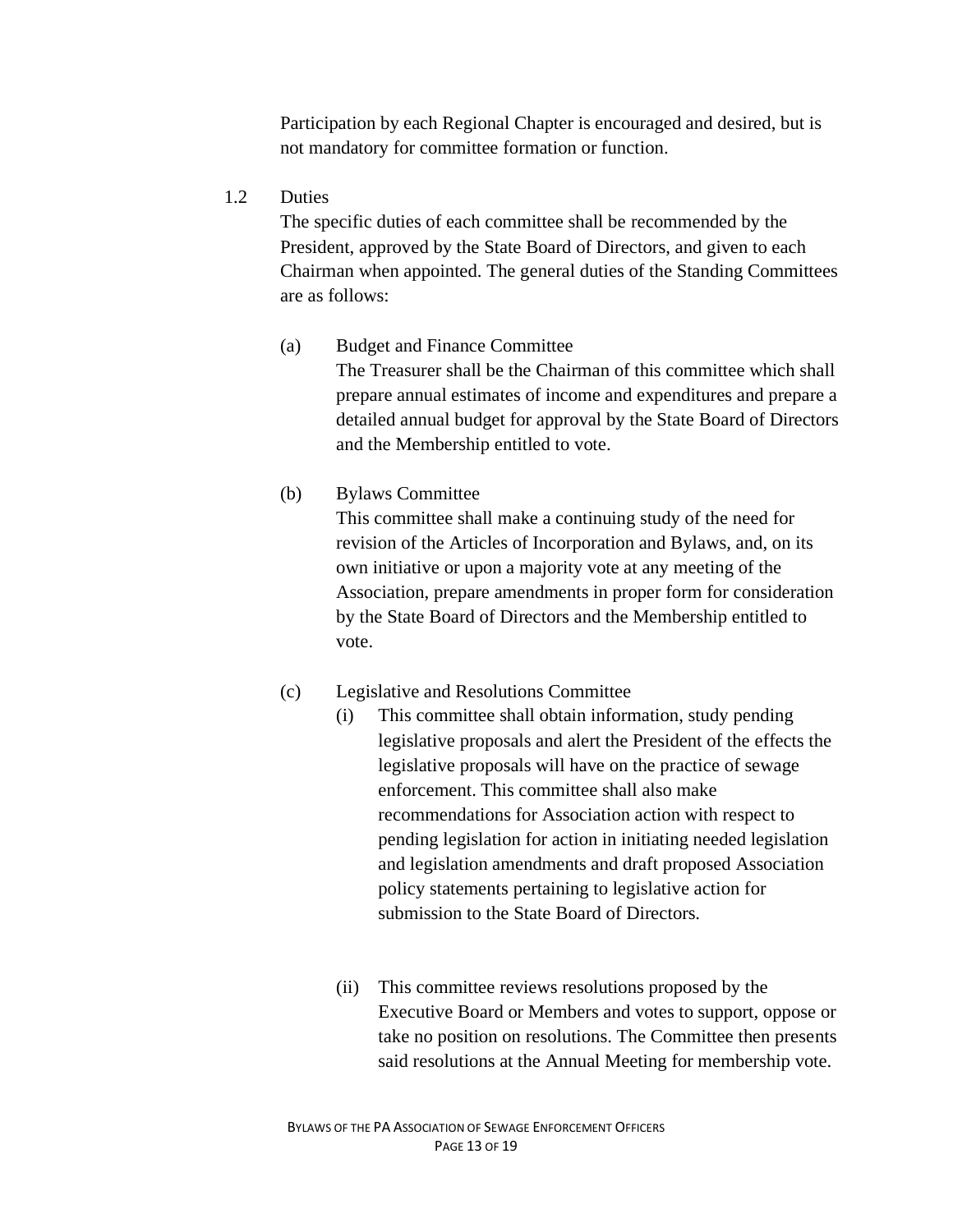Members of this committee consist of not more than two (2) members from each Chapter of the Association.

- (iii) Resolutions may be submitted by the Chapters in a manner established by each Chapter. Resolutions emanating from a Chapter shall be referred to the Legislative and Resolutions Committee, provided said resolutions are received in the office of the Chairman of the Committee at least sixty (60) days prior to the Annual Meeting.
- (iv) Resolutions by any member attending the Annual Meeting may be referred to the floor of the Annual Meeting for action after a majority vote of the Resolutions Committee. Any such resolutions referred to the floor of the meeting shall be presented in writing to the Meeting.
- (v) The Executive Board may offer resolutions for consideration at the Annual Meeting. Such resolutions shall be referred to the Annual Meeting for action.
- (vi) The Legislative and Resolutions Committee may combine or modify any resolution received from a Chapter prior to referring said resolution to the floor of the Annual Meeting.
- (vii) The Secretary of the Chapter submitting a resolution that has been combined or modified shall be advised of the basis for this action no less than fifteen (15) days prior to the Annual Meeting.
- (viii) Any Chapter whose resolution(s) has been combined or modified may request the Resolutions Committee, at its meeting preceding the day on which resolutions will be considered by the Annual Meeting, to consider its previous action. The Legislative and Resolutions Committee shall refer to the floor of the Annual Meeting any resolution as it was originally submitted, upon request of the sponsoring Chapter, regardless of the action taken by the Legislative and Resolutions Committee.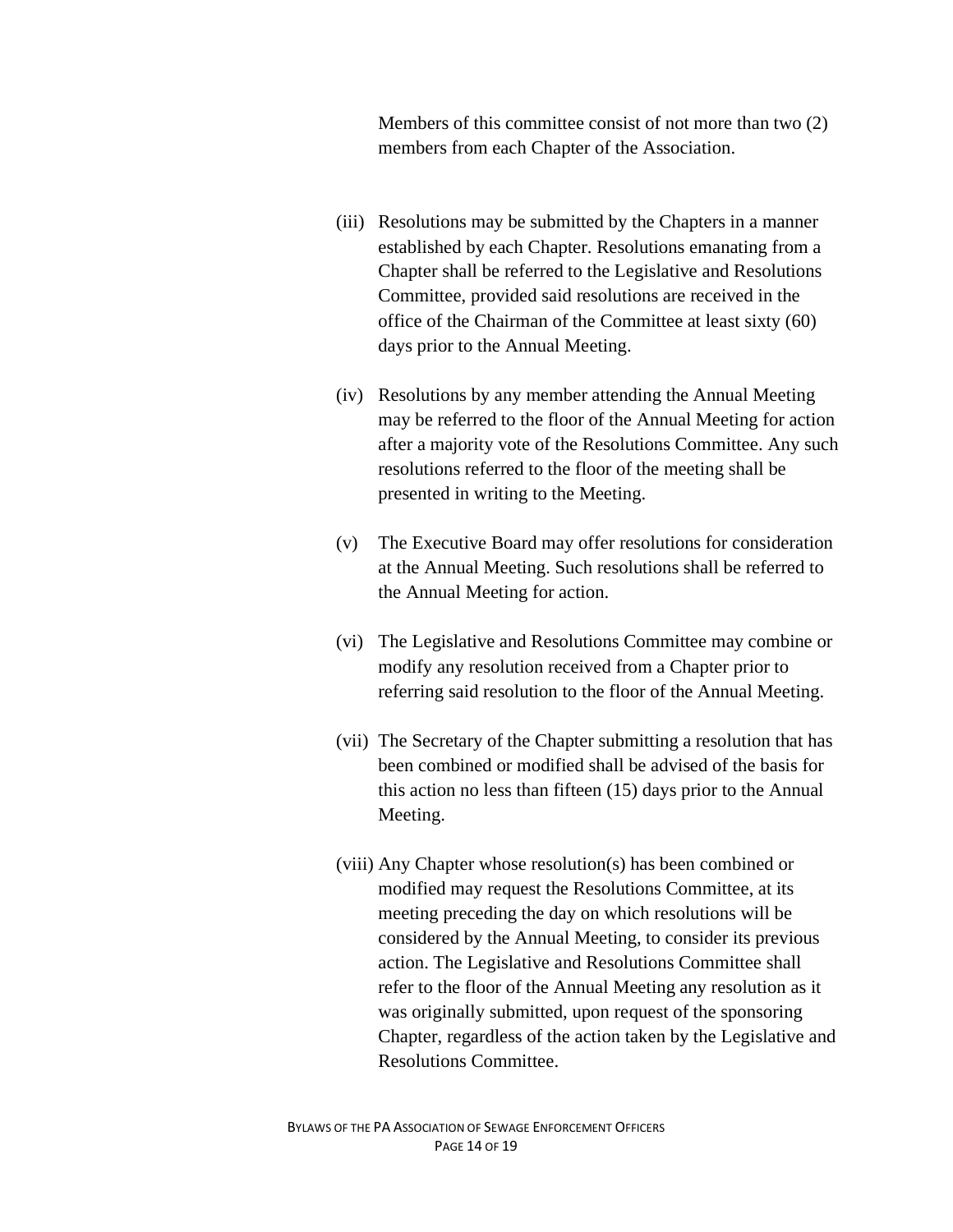- (ix) Any resolution that duplicates or is of essentially the same nature as a resolution that is in effect as standing policy of the Association or is already provided for in present law shall not be referred to the floor of the Annual Meeting. The Secretary of the Chapter shall be notified of such action.
- (x) The Chair/President shall declare out of order anyone proposing a resolution or amendment to a resolution from the floor of the Annual Meeting.
- (xi) Each resolution should include for the benefit of the Legislative and Resolutions Committee, a brief description of the need for the resolution or an explanation of the problem it attempts to solve.
- (xii) The Legislative and Resolutions Committee shall vote to support, oppose or take no position on proposed resolutions.
- (xiii) The State Association will advise each Chapter Secretary, no later than 90 days after the Annual Meeting, of all resolutions adopted at said Annual Meeting.
- (xiv) No Chapter may submit more than six (6) resolutions per year for consideration at the State annual Meeting.
- (d) Conference and Education Committee The Vice President shall be the Chairman of this committee which shall make all the arrangements for the Annual Conference and the Annual Meeting of the Association, and shall develop and maintain programs to keep the Membership well advised on Association activities and the general public informed of the accomplishments of the Membership.
- (e) Membership Committee

The Secretary shall be the Chairman of this committee which shall endeavor to increase membership in the Association. The Chairman shall publish the names of the Applicants for the information of the State Board. This committee shall develop forms for improved membership development.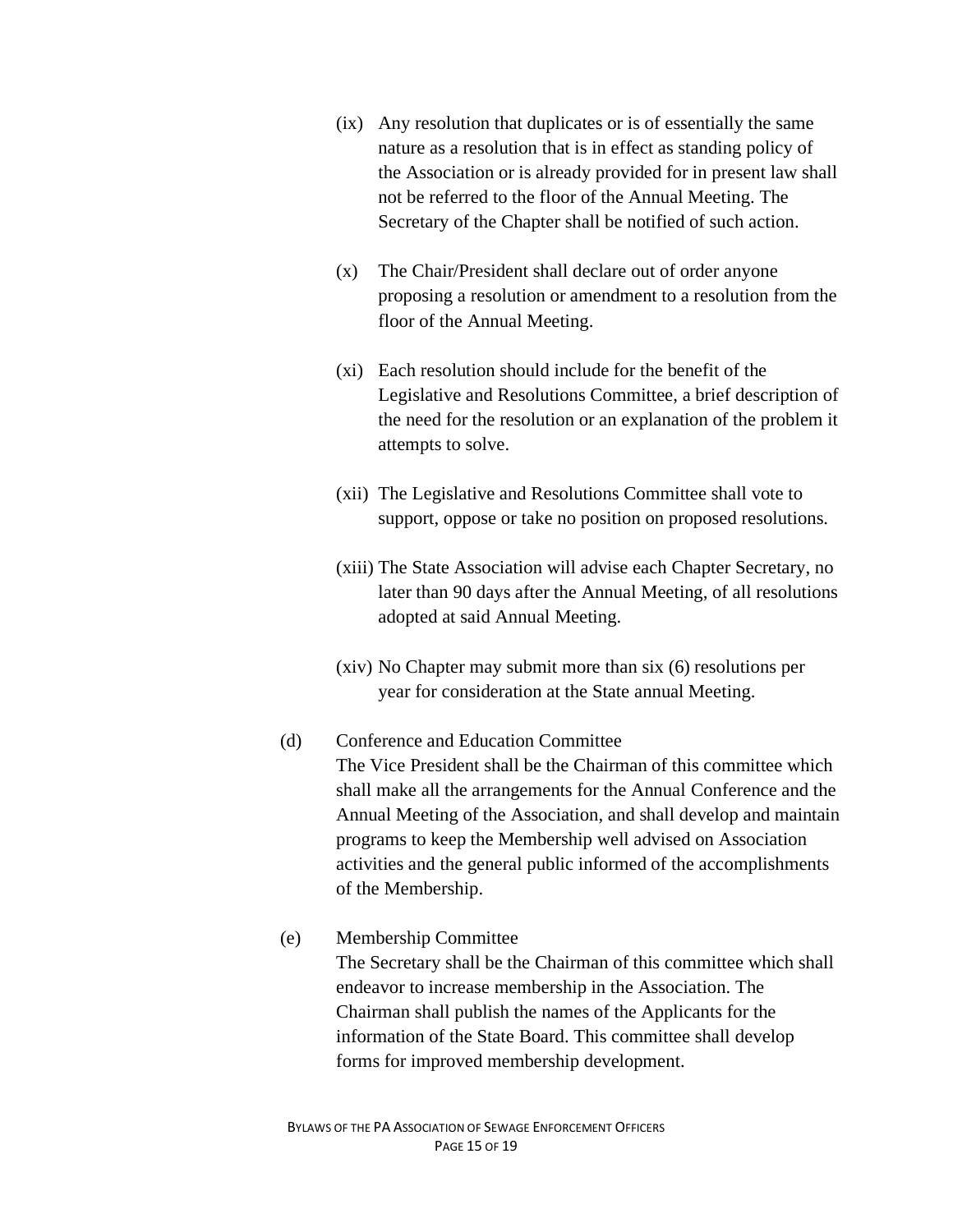(f) Nominating, Tellers and Recruiting Committee No State Officer shall be a member of this committee which shall nominate a minimum of one (1) candidate for each State Office to be voted for in the Annual Election. This committee shall be composed of one (1) Member from each Regional District as established by the Pennsylvania Department of Environmental Resources.

### (g) Ethics and Practices Committee

This Committee shall propose and make continuous studies of the standards of ethics and practices for consideration by the State Board of Directors. This committee shall hear and deliberate questions on ethical conduct and practices on the part of members of the Association when directed by the President. This Committee's objectives shall be to make recommendations to the State Board that will uphold and promote high standards of ethics and practice in accordance with the Association code of ethics and in the best interests of the Sewage Enforcement Officer, client., and public conduct and practices on the part of members of the Association when directed by the President. This committee's objectives shall be to make recommendations to the State Board of Directors that will uphold and promote high standards of ethics and practices in the best interest of the Sewage Enforcement Officer, client, and public.

### 1.3 Duties of Chairmen

It is the duty of each Committee Chairman to keep the President advised on his Committees' activities. Every Committee Chairperson shall submit a report of the Committee's activities for every meeting of the State Board of Directors and the Association's Annual Meeting.

# Section 2 Special Committees

The President or the State Board of Directors may appoint other committees for special purposes.

#### Section 3 Acting as Agent

No relationship shall exist between Pennsylvania Association of Sewage Enforcement Officers and the Membership of any Pennsylvania Association of Sewage Enforcement Officer Committee that would vest such committee or individual member, therefore, with the authority to act as agent or give the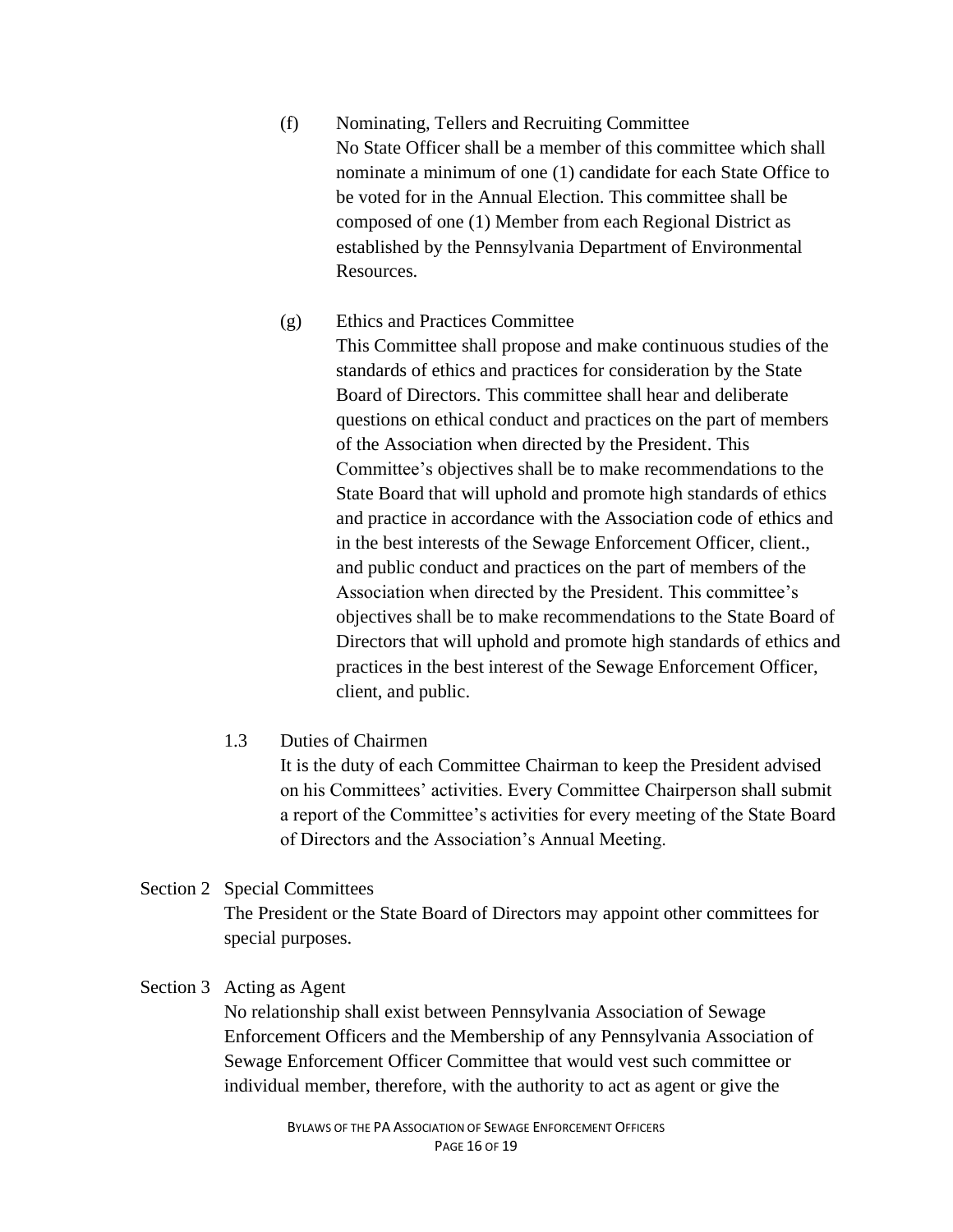appearance of so acting on behalf of the Association in any matter unless such committee or individual has been given a written grant of expressed authority from the State Board of Directors of the Pennsylvania Association of Sewage Enforcement Officers.

# **ARTICLE IX LIMITATION OF LIABILITY OF, INDEMNIFICATION OF, AND PIJRCHASE OF INSURANCE COVERING ASSOCIATION AUTHORIZED REPRESENTATIVES**

- Section 1 Limitation of authorized representatives' liability for monetary damages. An authorized representative shall not be personally liable for monetary damages for any action taken as an authorized representative, or any failure to take any action, unless:
	- 1.1 The authorized representative has breached or failed to perform his duty to act with due diligence as a representative of the Association; and,
	- 1.2 The authorized representative's breach or failure to perform constitutes self-dealing, willful misconduct or recklessness, violation of a criminal statute or violation of a local, state or federal law or regulations imposing taxes.

# Section 2 Indemnification of authorized representatives

The Association shall indemnify to the fullest extent now or hereafter permitted by law any person who was or is an authorized representative of the Association and who was or is a party or is threatened to be made a party to any proceedings because such person was or is an authorized representative of the Association, against any expenses actually and reasonably incurred by such person in connection with such proceeding.

# Section 3 Advancing Expenses

The Association shall pay any expenses incurred by an authorized representative in advance of the final disposition of any proceeding, upon agreement by the authorized representative to repay such amount if such person is ultimately not entitled to be indemnified by the Association.

#### Section 4 Scope of Article

The indemnification of authorized representatives or advancement of their expenses, as authorized by this Article, shall (1) not be deemed exclusive of any other rights to which those seeking indemnification or advancement of expenses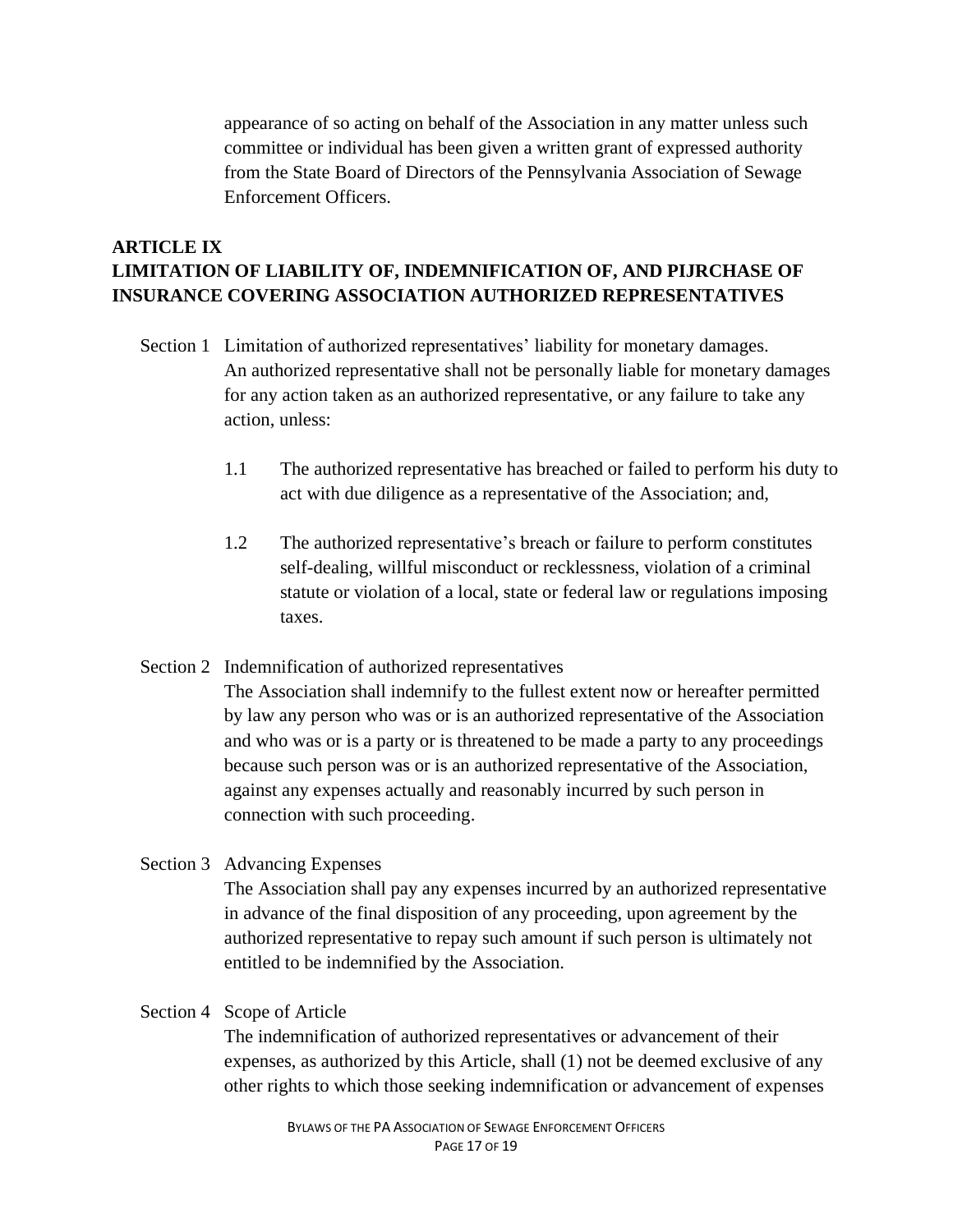may be entitled other than under this Article, both as to action in an official capacity and as to action in another capacity while holding that office, (2) continue as to a person who has ceased to be an authorized representative, and (3) inure to the benefit of the heirs and personal representatives of such a person.

#### Section 5 Insurance

The Association shall have authority to purchase and maintain insurance on behalf of any authorized representative against any liability asserted against him and incurred by him in any such capacity, or arising out of his status as such, whether or not the Association would have the power to indemnify him against such liability under the provisions of the Article.

# Section 6 Definitions

As used in this Article.

- 1.1 "Authorized representative" shall mean a director, officer, employee or agent of the Association, or a person serving at the request of the Association as a director, officer, employee or agent of another affiliated association, corporation, partnership, joint venture, trust or other enterprise.
- 1.2 "Proceeding" or derivative shall mean any threatened, pending or completed third-party or derivative action, suit or proceeding, whether civil, criminal, administrative or investigative, or any threatened, pending or completed action or suit by or in the right of the Association to procure a judgment in its favor.
- 1.3 "Liability" shall mean any judgment, amount paid in settlement, fine, penalty, or expense of any nature including attorney's fees.
- 1.4 "Expenses" as used in Section 3 of this Article shall mean the costs of defending a civil or criminal action suit or proceeding.

# **ARTICLE X AMENDMENTS**

Section 1 The Bylaws may be altered, amended or replaced by the State Board of Directors.